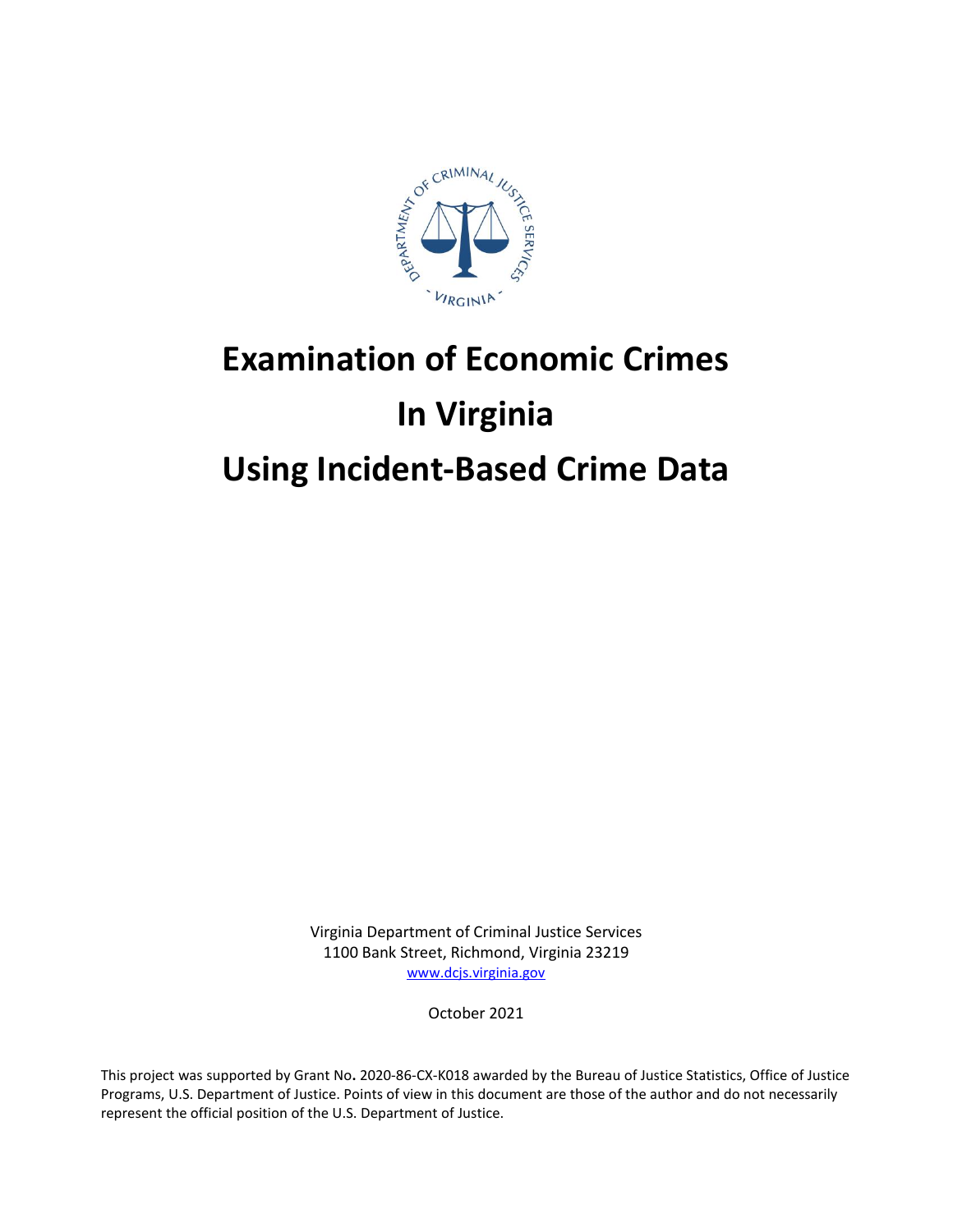## **"White-Collar" Economic Crime – What is it and how is it Measured?**

The Federal Bureau of Investigation (FBI) describes white collar crime as follows:

"Reportedly coined in 1939, the term white-collar crime is now synonymous with the full range of frauds committed by business and government professionals. These crimes are characterized by deceit, concealment, or violation of trust and are not dependent on the application or threat of physical force or violence. The motivation behind these crimes is financial—to obtain or avoid losing money, property, or services or to secure a personal or business advantage. "

When we think about white-collar crime, the focus tends to be immediately on the high socioeconomic status of the offender ("white collar" as opposed to "blue collar"). White-collar criminals are seen as in positions of authority within an organization, well-educated and connected, and with access to all of the resources needed to prey on victims.

While the FBI definition specifies that white-collar offenders are "business and government professionals," it is the second part of the definition that shifts the focus to the crimes themselves. These crimes are frauds committed for financial gain. And any offender, regardless of socioeconomic status, can commit fraud for financial gain. When the offender is removed from the definition, these offenses can be thought of as economic or financial fraud. Recasting white-collar crime this way, in terms of the offense and not the offender, allows for using Incident-Based Reports data to identify and measure these crimes. IBR data does not include information on the socioeconomic status of offenders, but it does report on the types of fraud offenses, victims, offenders, and property taken in the commission of the crime.

In its 2002 report *The Measurement of White-Collar Crime Using Uniform Crime Reporting (UCR) Data*, the FBI noted that "The true extent and expanse of white-collar crime is unknown." The report further noted that "Under the traditional Summary Reporting System, there is a limited amount of information available on white-collar crime," and that a major reason for that is that "Many of the statutes that criminalized certain white-collar offenses would not yet have been enacted" when the summary reporting system was developed in the 1920s.

At the time that the FBI's 2002 report was published, NIBRS adoption was barely beginning in the US, but the report stated that "There is promise that the ability to measure white-collar crime will improve with further implementation of the National Incident-Based Reporting System (NIBRS), the UCR program's major modernization effort."

In this report, Virginia NIBRS data is used to describe white-collar crime (also referred to as economic or financial crime) in Virginia from CY2011-2020. Specifically, it examines:

- Numbers and types of economic crimes reported from 2011 through 2020
- Percent changes in economic crimes over the 10-year period 2011-2020, and over the recent twoyear period 2019-2020
- Victims, offender and arrestees involved
- Use of computers
- Types of property involved
- Dollar values involved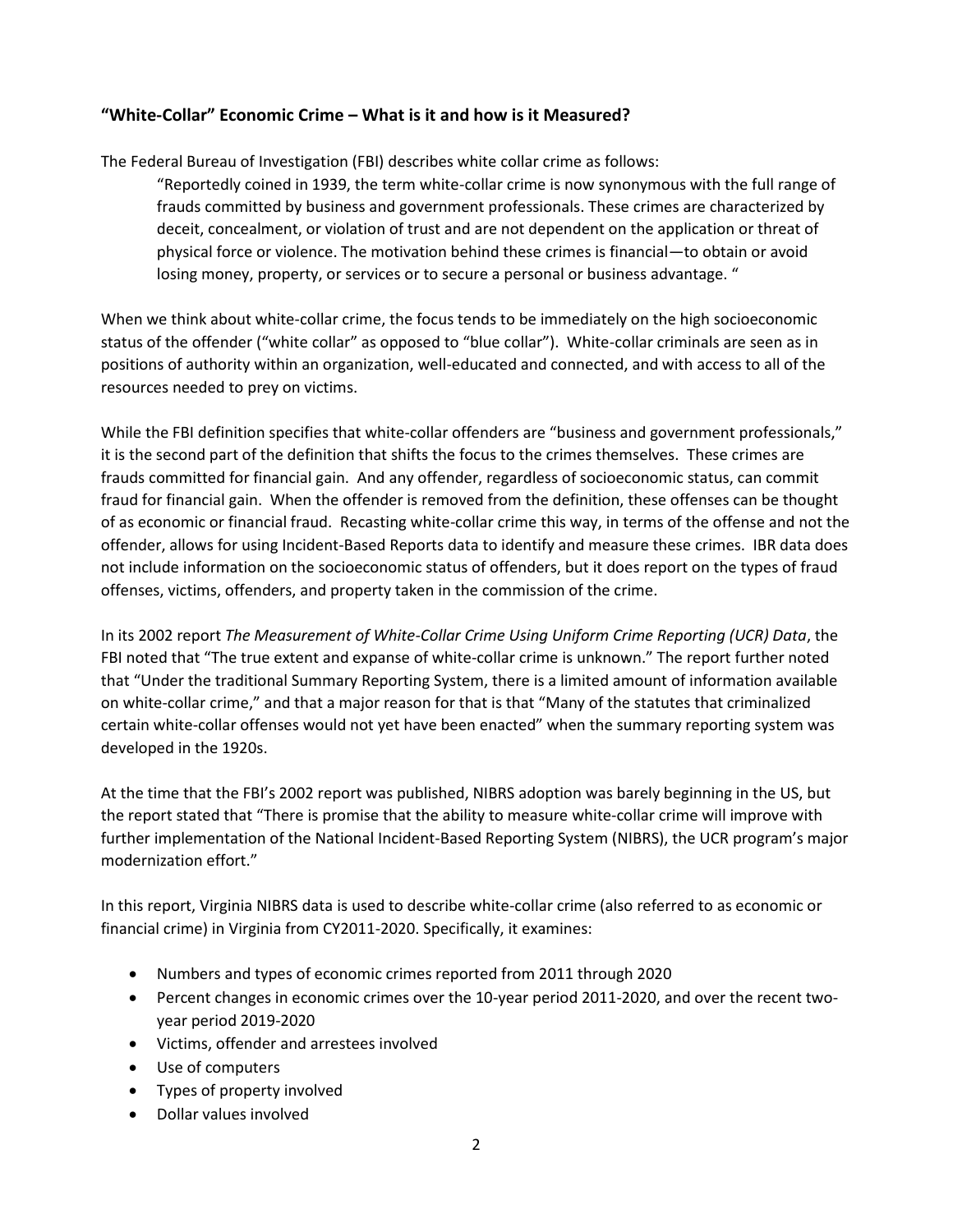In NIBRS, all financial or economic fraud crimes are classified as crimes against property. Table 1 lists all of the NIBRS property offenses.

| Economic or financial crimes               | All other property crimes                           |  |  |  |  |  |
|--------------------------------------------|-----------------------------------------------------|--|--|--|--|--|
| Counterfeiting/Forgery                     | Robbery                                             |  |  |  |  |  |
| <b>Fraud Offenses</b>                      | Arson                                               |  |  |  |  |  |
| False Pretenses/Swindle/Confidence Game    | Extortion/Blackmail                                 |  |  |  |  |  |
| Credit Card/Automated Teller Machine Fraud | Burglary/Breaking and Entering                      |  |  |  |  |  |
| Impersonation                              | Larceny-Theft Offenses                              |  |  |  |  |  |
| <b>Welfare Fraud</b>                       | Pocket-picking                                      |  |  |  |  |  |
| Wire Fraud                                 | Purse-snatching                                     |  |  |  |  |  |
| <b>Identity Theft</b>                      | Shoplifting                                         |  |  |  |  |  |
| Hacking/Computer Invasion                  | Theft From Building                                 |  |  |  |  |  |
| Embezzlement                               | Theft From Coin-Operated Machine or Device          |  |  |  |  |  |
| <b>Bribery</b>                             | Theft From Motor Vehicle                            |  |  |  |  |  |
| Bad Checks (arrests only)                  | Theft of Motor Vehicle Parts or Accessories         |  |  |  |  |  |
|                                            | All Other Larceny                                   |  |  |  |  |  |
|                                            | Motor Vehicle Theft                                 |  |  |  |  |  |
|                                            | Stolen Property Offenses (Receiving, Selling, Etc.) |  |  |  |  |  |
|                                            | Destruction/Damage/Vandalism of Property            |  |  |  |  |  |

| Table 1. List of All NIBRS Property Offenses |  |  |  |
|----------------------------------------------|--|--|--|
|----------------------------------------------|--|--|--|

In this report, the NIBRS offenses that will be used to describe economic/financial fraud crimes reported by law enforcement in Virginia are: Counterfeiting/Forgery, False Pretenses/Swindle/Confidence Game, Credit Card/ATM Fraud, Impersonation, Welfare Fraud, Wire Fraud, Identity Theft, Hacking/Computer Invasion, $<sup>1</sup>$ </sup> Embezzlement, Bribery, and Bad Checks.

All of these offenses except for Bad Checks are Group A offenses, meaning that information about the offense, victims, offenders, and property taken in the incident is reported and can be analyzed. Bad Checks is a Group B offense, meaning that only information about arrests is reported (to simplify, arrests for Bad Checks will be considered an economic fraud offense throughout this report). NIBRS data for the ten-year period 2011 through 2020 was analyzed to characterize economic fraud in Virginia. All annual figures refer to calendar years.

## **Economic Crime Trends in Virginia**

 $\overline{a}$ 

Table 2 shows the total number of reported property crimes over the 10-year period 2011 through 2020. Virginia law enforcement agencies reported over 2.6 million property offenses in NIBRS. About 16% (416,870) of these were financial/economic fraud crimes, and about 17% (76,643) of the property crime arrests were for economic crimes. 15% of all property crime victims were victims of economic crime.

<sup>&</sup>lt;sup>1</sup> Identity Theft and Hacking/Computer Invasion were first reportable in VAIBRS on January 1, 2019.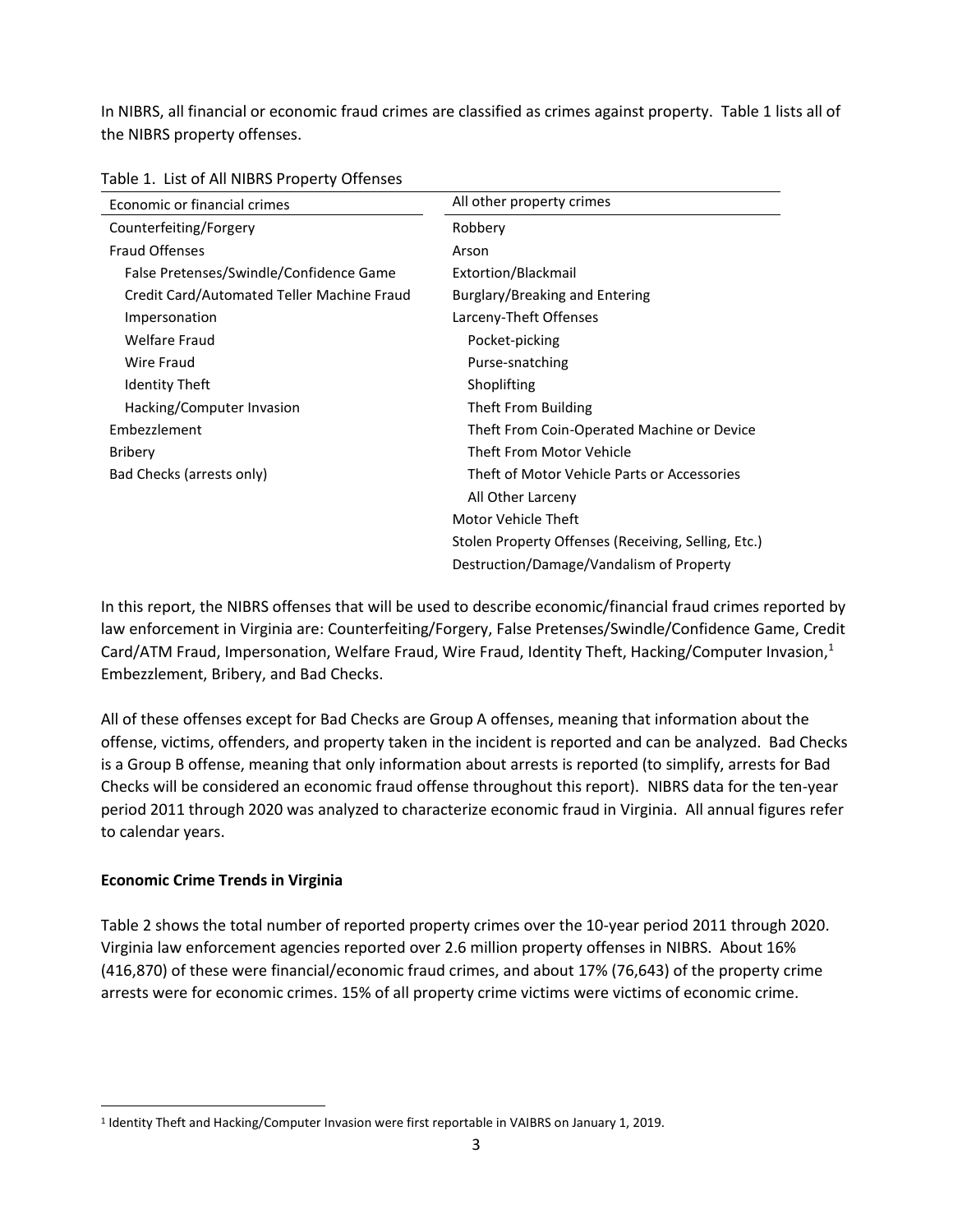|                                  |           |                | Known       | Unknown   |           |  |  |
|----------------------------------|-----------|----------------|-------------|-----------|-----------|--|--|
|                                  | Offenses  | <b>Victims</b> | offenders** | offenders | Arrests** |  |  |
| All crime types                  | 4,300,846 | 4,361,180      | 2,699,213   | 1,196,599 | 2,934,379 |  |  |
| Total property crime             | 2,642,216 | 2,859,705      | 1,234,227   | 1,076,911 | 459,745   |  |  |
| Economic crime total             | 416,870   | 441,791        | 222,407     | 133,778   | 76,643    |  |  |
| Counterfeiting-Forgery           | 64,615    | 69,616         | 47,764      | 14,431    | 17,984    |  |  |
| Fraud offenses total             | 325,543   | 344,733        | 147,170     | 118,245   | 44,657    |  |  |
| False Pretenses/Swindle/Con Game | 158,660   | 167,912        | 91,371      | 40,167    | 30,796    |  |  |
| Credit Card/ATM Fraud            | 85,779    | 90,922         | 30,177      | 39,250    | 3,856     |  |  |
| Impersonation                    | 59,104    | 62,866         | 20,915      | 32,643    | 8,996     |  |  |
| <b>Welfare Fraud</b>             | 943       | 965            | 736         | 179       | 545       |  |  |
| Wire Fraud                       | 13,769    | 14,442         | 1,617       | 4,790     | 69        |  |  |
| Identity Theft*                  | 6,857     | 7,174          | 2,253       | 1,144     | 382       |  |  |
| Hacking/Computer Invasion*       | 431       | 452            | 101         | 72        | 13        |  |  |
| Embezzlement                     | 26,465    | 27,188         | 27,187      | 1,094     | 13,880    |  |  |
| <b>Bribery</b>                   | 247       | 254            | 286         | 8         | 122       |  |  |
| Bad Checks (arrests only)        | $\sim$    | $\sim$         | $\sim$      | $\sim$    | 9,972     |  |  |
| All other property crime total   | 2,225,346 | 2,417,914      | 1,011,820   | 943,133   | 383,102   |  |  |

Table 2. Total crimes, victims, offenders and arrests by crime type, 2011-2020

\*First reportable in 2019

\*\*Age 10 and older

The majority of the 416,870 economic crimes (325,543, or 78%) were fraud offenses. Of these frauds, the most frequently reported was False Pretenses/Swindle/Con Game (158,660 or 49%). The second most frequently reported economic crime was Counterfeiting-Forgery (64,615, or 15% of all economic crimes).

Figure 1 shows the 10-year trend in the number of all property crime in Virginia. The left figure shows the total numbers of property crimes and property crimes that are *not* economic crimes ("Total all other property crimes"). The figure on the right shows the total number of economic crimes. Throughout this report the derived economic fraud statistics are compared against the same statistics for all other property crimes. This comparison will be used to illustrate some of the similarities and differences between economic crimes and other types of property crimes.

As seen in Figure 1, although the number of all property crimes reported annually has decreased over the 10-year period 2011-2020, the number of economic crimes has increased. The annual number of all property crimes dropped from 304,439 in 2011 to 221,414 in 2020 – a 27% decrease. Similarly, the number of non-economic (all other property crimes) dropped from 266,233 in 2011 to 181,452 in 2020 – a 31% decrease. However, over the same period, the number of economic property crimes increased from 38,206 in 2011 to 39,962 in 2020 – a nearly 5% increase (the number of economic crimes peaked in 2016 at 47,208 crimes reported).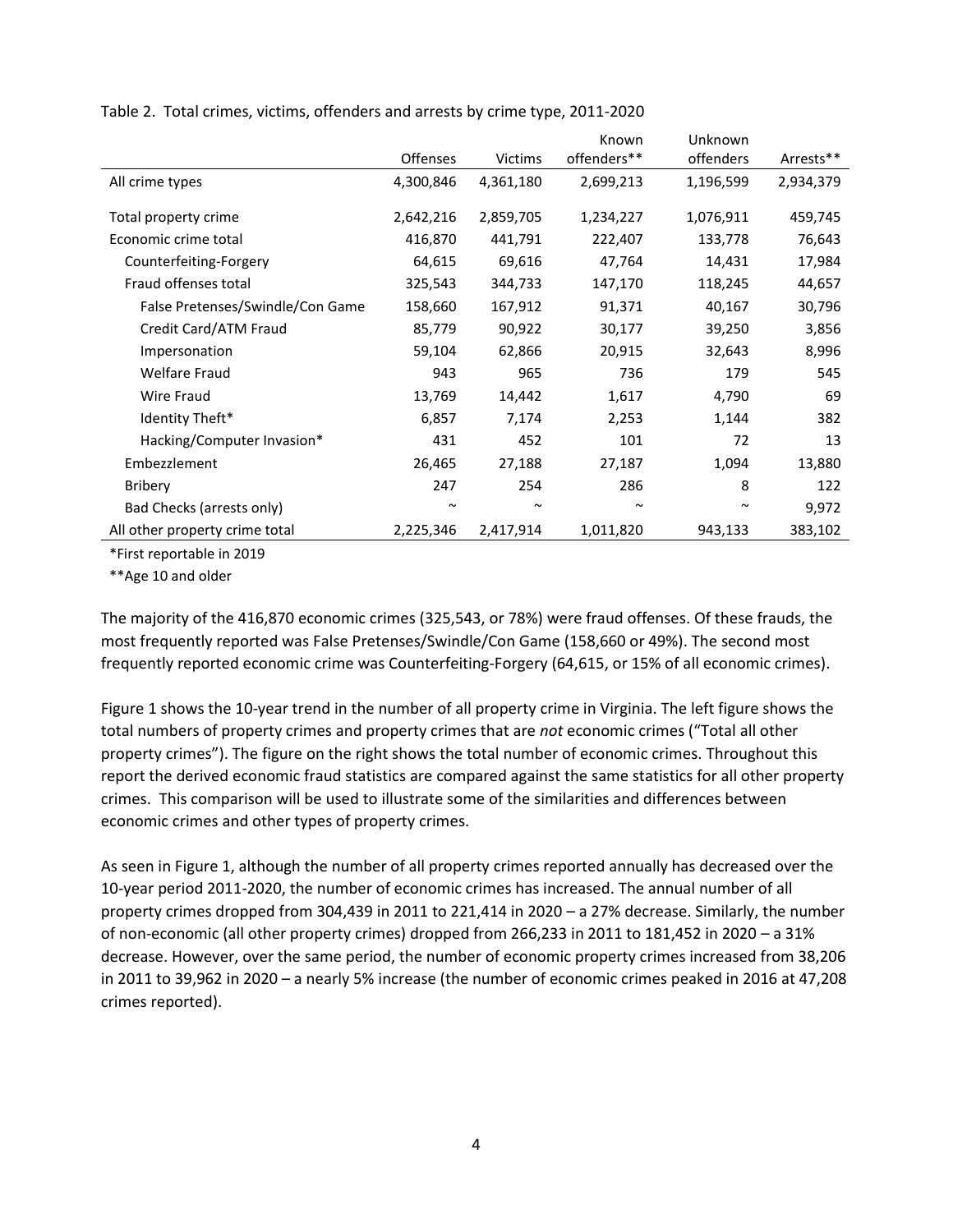

## Figure 1. Annual number of property crimes, by crime type, 2011-2020

Table 3 below shows the numbers and percentage changes in property crimes by crime type, for the 10 year period 2011-2020 and the recent two-year period 2019-2020.

The specific fraud offenses increased by 30%, led by a 330% increase in the number of wire frauds and a 26% increase the number of false pretenses/swindle/confidence game crimes. The number of arrests for bad checks decreased by 90%, probably reflecting the decrease in the use of checks as more financial transactions moved on-line.

|                                  |         | Number of offenses by year |          | Percent change        |              |  |  |
|----------------------------------|---------|----------------------------|----------|-----------------------|--------------|--|--|
|                                  | 2011    | 19                         | 20       | 2011 to 2020          | 2019 to 2020 |  |  |
| Total property crimes            | 304,439 | 238,239                    | 221,414  | $-27.3%$              | $-7.6%$      |  |  |
| Economic crime total             | 38,206  | 42,772                     | 39,962   | +4.6%                 | $-7.0%$      |  |  |
| Counterfeiting-Forgery           | 7,071   | 6,132                      | $4,33*3$ | $-38.7%$              | $-41.5%$     |  |  |
| Fraud offenses total             | 26,008  | 33,600                     | 33,586   | $+29.1%$              | $-0.0\%$     |  |  |
| False Pretenses/Swindle/Con Game | 12,472  | 16,118                     | 15,755   | $+26.3%$              | $-2.3%$      |  |  |
| Credit Card/ATM Fraud            | 8,284   | 7,999                      | 6,894    | $-16.8%$              | $-16.0\%$    |  |  |
| Impersonation                    | 4,557   | 4,633                      | 3,794    | $-16.7%$              | $-22.1%$     |  |  |
| <b>Welfare Fraud</b>             | 105     | 94                         | 90       | $-14.3%$              | $-4.4%$      |  |  |
| Wire Fraud                       | 590     | 1,985                      | 2,536    | +329.8%               | $+21.7%$     |  |  |
| Identity Theft*                  | $\sim$  | 2,635                      | 4,222    | $\tilde{\phantom{a}}$ | +37.6%       |  |  |
| Hacking/Computer Invasion*       | $\sim$  | 136                        | 295      | $\tilde{\phantom{a}}$ | +53.9%       |  |  |
| Embezzlement                     | 2,833   | 2,624                      | 1,795    | $-36.6%$              | $-46.2%$     |  |  |
| <b>Bribery</b>                   | 25      | 38                         | 27       | $+8.0%$               | $-40.7%$     |  |  |
| <b>Bad Checks</b>                | 2,269   | 378                        | 221      | $-90.3%$              | $-71.0%$     |  |  |
| All other property crime total   | 266,233 | 195,467                    | 181,452  | $-31.8%$              | $-7.7%$      |  |  |

Table 3. Percent change in property crimes by crime type, 2011-2020 and 2019-2020

\*First reportable in 2019

For the two-year period from 2019 to 2020, nearly all types of property crime decreased (by 8%), including economic fraud crimes overall (by 7%). The exceptions to this decrease in property crimes were for wire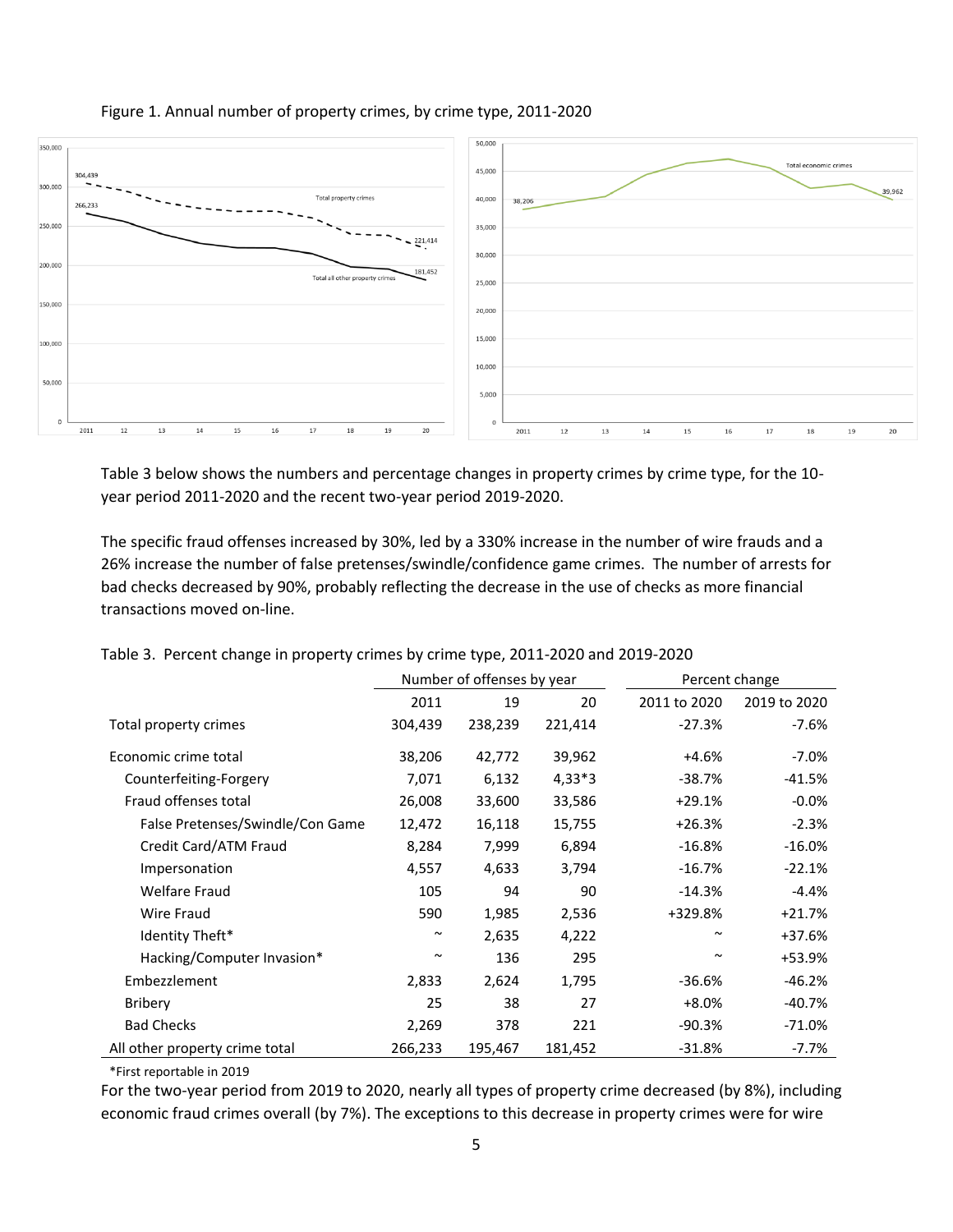fraud (up 22%), identity theft (up 38%), and hacking/computer invasion (up 54%), which again likely reflect the growth in crimes committed using electronic technology. It is also possible that some of the growth of these crimes in 2020 reflects that these types of crimes can be committed remotely, which may have increased when many people were spending more time at home due to the Covid-19 pandemic lockdowns.

Figure 2 shows economic/financial fraud crimes as a share of all property crimes over time. From 2011 to 2020 the annual share of property crimes that were white-collar type crimes increased from 12% to 18%, while all other property crimes decreased from 88% to 82% of all property crimes.





## **Computer use in Economic Crime**

The NIBRS data element *Offender Suspected of Using* indicates "…whether any of the offenders in the incident were suspected of consuming alcohol or using drugs/narcotics during or shortly before the incident, or using computer equipment to perpetrate the crime," and up to three distinct values (Alcohol, Computer Equipment, and/or Drugs) may be reported for any offense (not just property crimes). This data element can be used to gauge the extent of computer use in economic crime.

Of the crimes reported where a computer was used, 56% were economic crimes. The four economic offenses most often associated with computer use were, in rank order of frequency, False Pretenses/Swindle/Con Game (19% of crimes reported where a computer was used), Credit Card/ATM Fraud (13%), Impersonation (13%), and Pornography/Obscene Material (10%, and is captured within the "Total all other offenses" category). These figures are shown in Table 4 below.

Table 4. Number of offenses with suspected computer use by offense type, 2011-2020.

Number of Percent of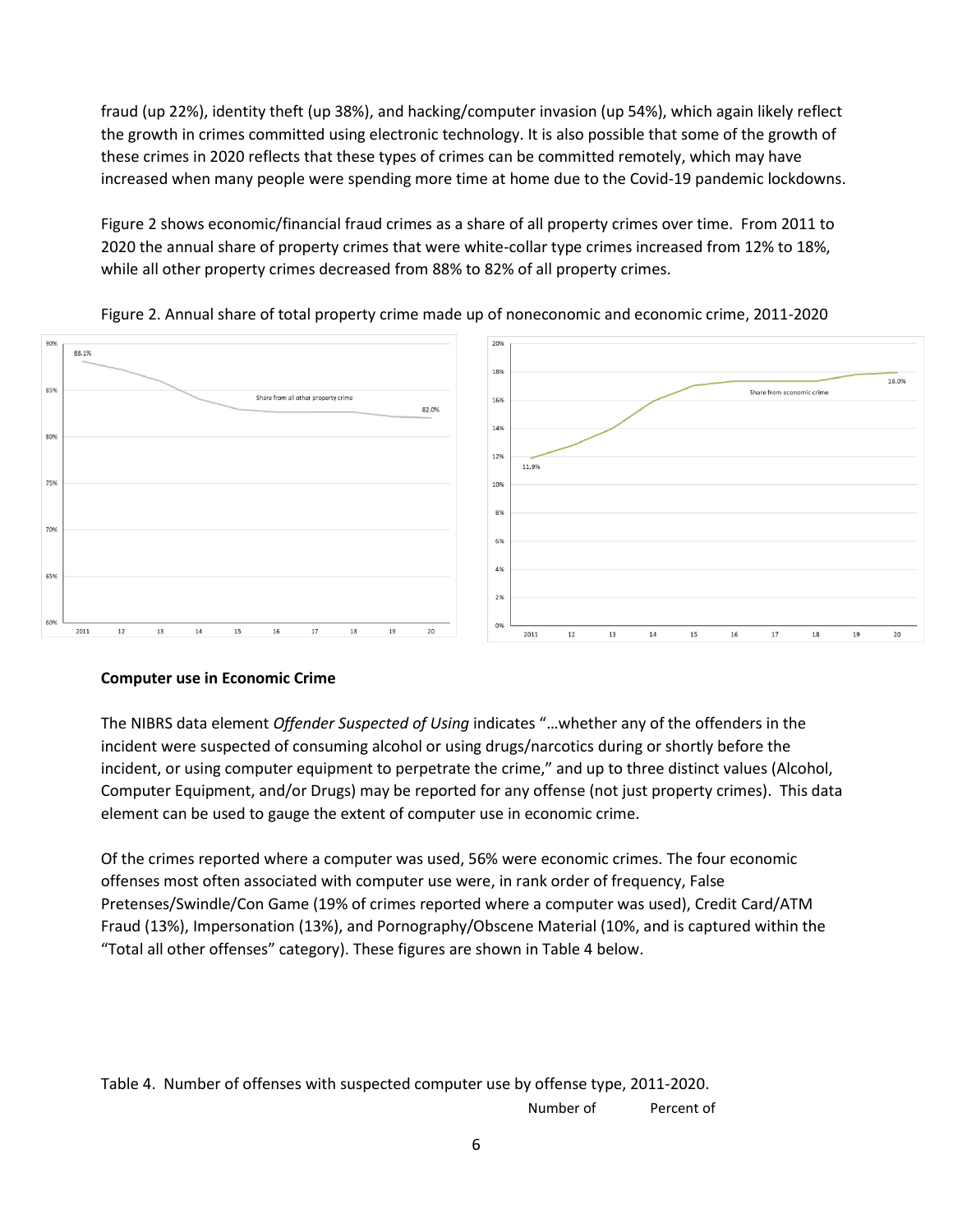|                                  | <b>Offenses</b> | <b>Total offenses</b> |
|----------------------------------|-----------------|-----------------------|
| Total offenses with computer use | 32,578          | 100.0%                |
| Total economic offenses          | 18,154          | 55.7%                 |
| Counterfeiting/Forgery           | 1,099           | 3.4%                  |
| <b>Fraud offenses</b>            | 16,426          | 50.4%                 |
| False Pretenses/Swindle/Con Game | 6,153           | 18.9%                 |
| Credit Card/ATM Fraud            | 4,163           | 12.8%                 |
| Impersonation                    | 4,167           | 12.8%                 |
| Welfare Fraud                    | 83              | 0.3%                  |
| Wire Fraud                       | 1,524           | 4.7%                  |
| Identity Theft*                  | 293             | 0.9%                  |
| Hacking/Computer Invasion*       | 43              | 0.1%                  |
| Embezzlement                     | 626             | 1.9%                  |
| Bribery                          | 3               | $0.0\%$               |
| Total all other offenses         | 14,424          | 44.3%                 |

#### **Property Involved in Economic Crime**

In NIBRS, a dollar value (if known) is assigned by the reporting law enforcement agency for all property associated with certain types of criminal incidents (i.e., incidents where property was burned, counterfeited/forged, destroyed/damaged/vandalized, recovered, seized, or stolen). A \$1.00 value is assigned for each unknown property value. A dollar value of zero or null is assigned for certain types of lost property including:

- credit/debit cards
- non-negotiable instruments which are defined as "any document requiring further action to become negotiable" and include unendorsed checks or money orders, stocks or bonds or traveler's checks
- any intangible item such as identity or data
- documents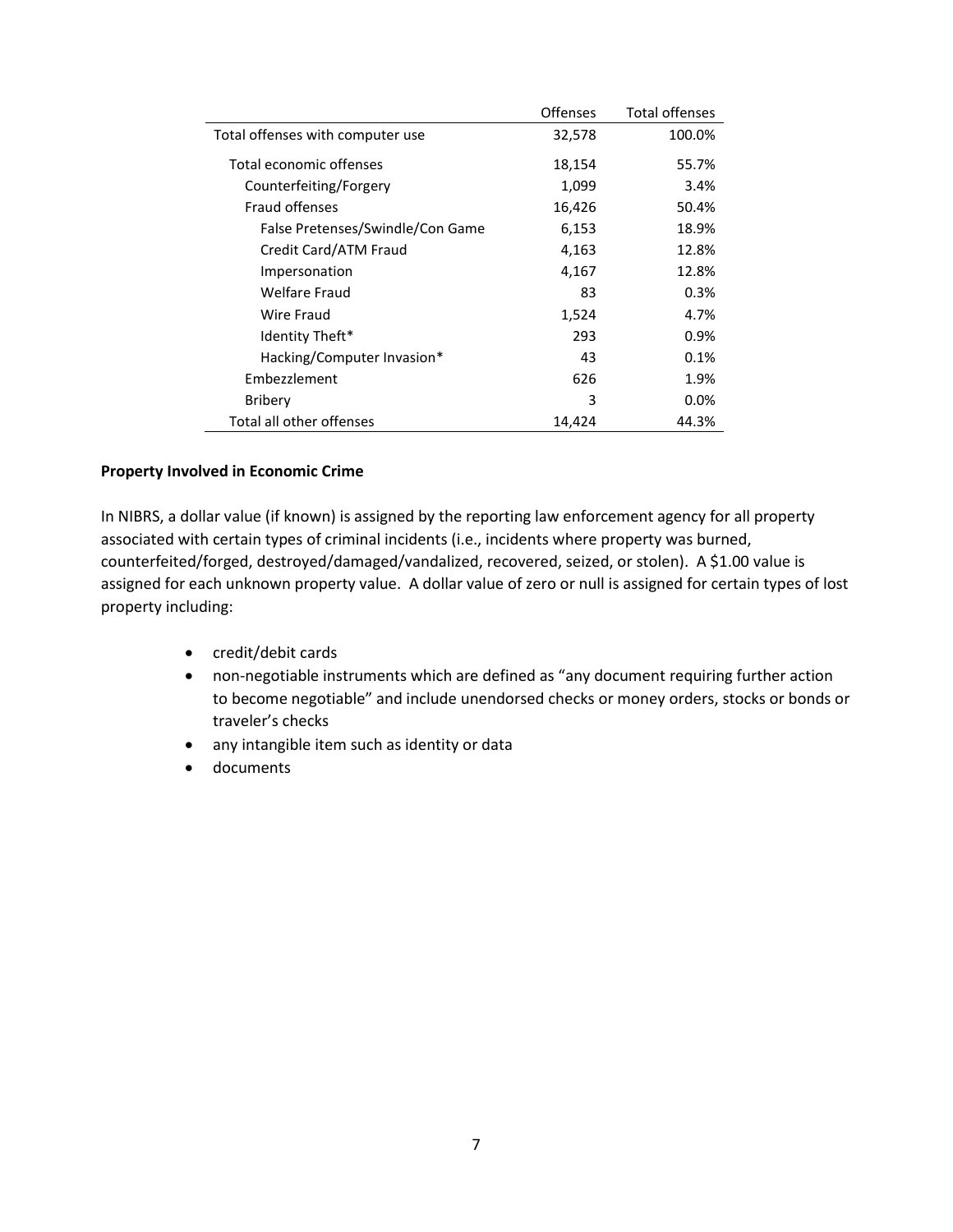Figure 3 compares the dollar values assigned to property lost in economic crimes and all other types of property crimes. From 2011 through 2020, a total of 16% of the property in all other property-related incidents had an unknown (7.3%) or zero (8.8%) value assigned. In contrast, a total of 40% of the property associated with economic crimes was assigned an unknown (15.5%) or zero/null (24.4%) value. This highlights the difference in the types of property taken in non-economic vs. economic crimes. Other property crimes involved mostly tangible items, such as merchandise or automobiles, whereas economic crimes involved taking more intangible items such as documents or identity.





Figure 4 shows that money and zero dollar value properties are the types of stolen items most frequently associated with economic crime, and they are more frequently associated with economic crime than with all other types of property crime (property type "Other" is defined as "All other property not fitting the specific descriptions of the data values identified"). Money and zero-dollar value items were reported stolen three times more often in economic crime incidents than in all other incidents of property crime. Money alone comprised 33% of all property reported stolen in economic crime incidents, compared to only 11% of property stolen in all other incidents of property crime.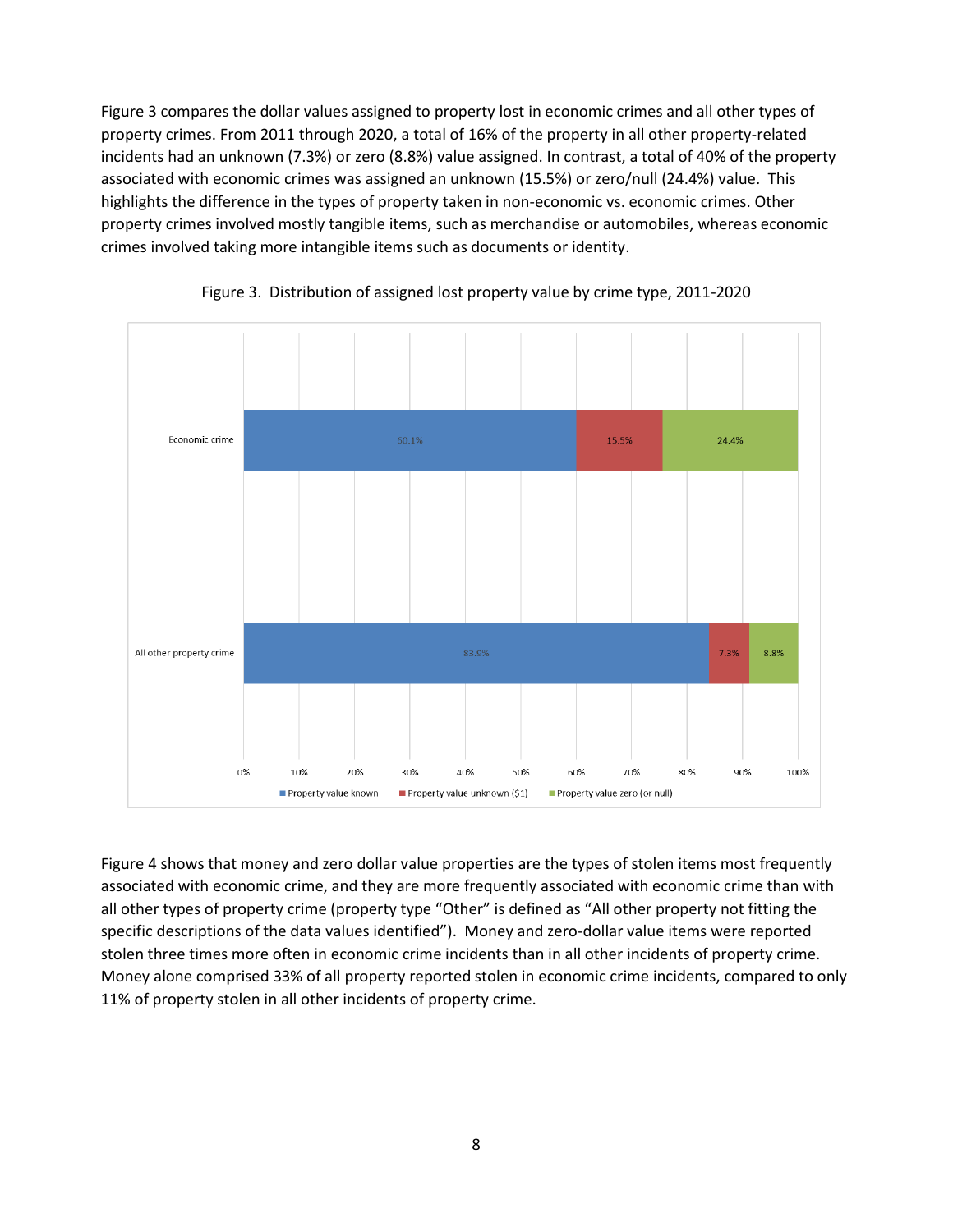

Figure 4. Distribution of property types lost in property crimes by crime and property type, 2011-2020

Table 5 shows the dollar value of money and other property reported lost in economic fraud incidents versus all other property crimes. The dollar value of money reported lost was three times higher for economic crimes than for all other property crimes, while the value for all other lost property was six times higher for all other property crimes than for financial fraud. This again illustrates a difference between the two types of crime: more tangible, real property stolen versus intangible property. It should also be noted that nearly one-quarter of what is lost in incidents of economic fraud is reported with value of \$0, while this is the case for only about 10% of all other property crime.

Table 5. Dollar value of property lost in property crimes by crime and property type, 2011-2020

.

|                              | Dollar value         | Dollar value              |
|------------------------------|----------------------|---------------------------|
| Property type lost           | economic fraud crime | all other property crimes |
| Money                        | \$618,864,932        | \$189,465,931             |
| All other specified property | \$246,822,142        | \$1,795,659,525           |
| Other (unspecified property) | \$71,523,962         | \$204,256,192             |
| Total                        | \$937,211,036        | \$2,189,381,648           |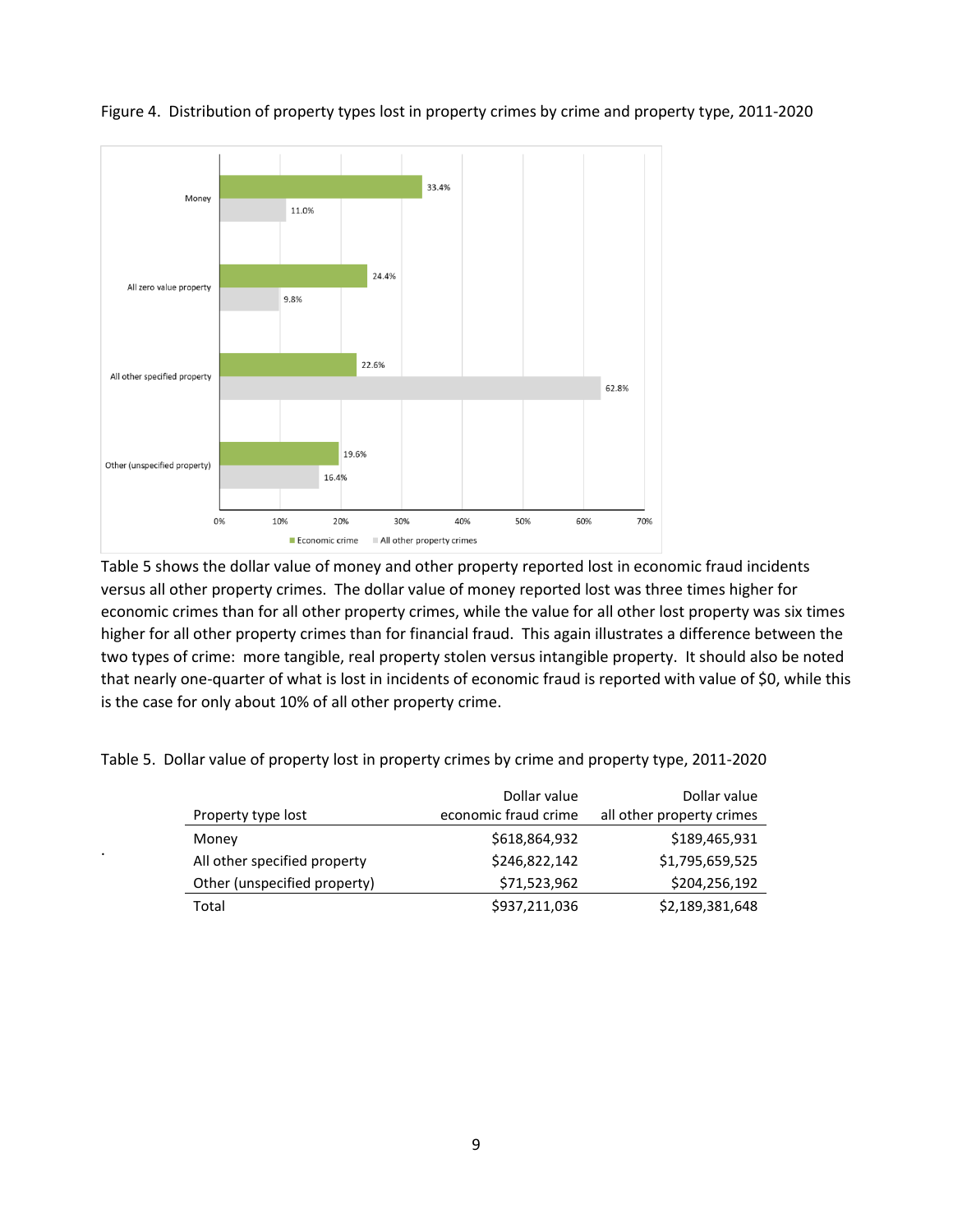## **Victims of Economic Crime**

Figure 5 below shows that persons made up the majority of the victims of property crimes, whether they were economic crimes or other types of property crimes. Of the roughly 2.8 million property crime victims from 2011-2020, 73% (2,076,472) were persons and 27% (769,184) were organizations. In NIBRS, person includes the victim type codes Individual and Law Enforcement Officer. Organization include the victim types coded Business, Financial Institution, Government, Religious Organization, Society/Public, and Other.



Figure 5. Victims of Economic Crimes and Other Property Crimes, by Victim Type, 2011-2020

Economic crimes made up a similar percentage of all property crimes for both organization victims (19%) and person victims (14%). For both types of victims, other property crimes made up more than 80% of all property crimes.

Although the percentages of economic crimes are similar for both person and organization victims, the types of economic crimes committed against each group are quite different.

Figure 6 shows that economic crimes against persons were overwhelmingly frauds (89%), followed by counterfeiting (9%) and embezzlement (2%). Economic crimes against organizations were more evenly distributed. More than half (55%) of were frauds, followed by counterfeiting (29%) and embezzlement (15%).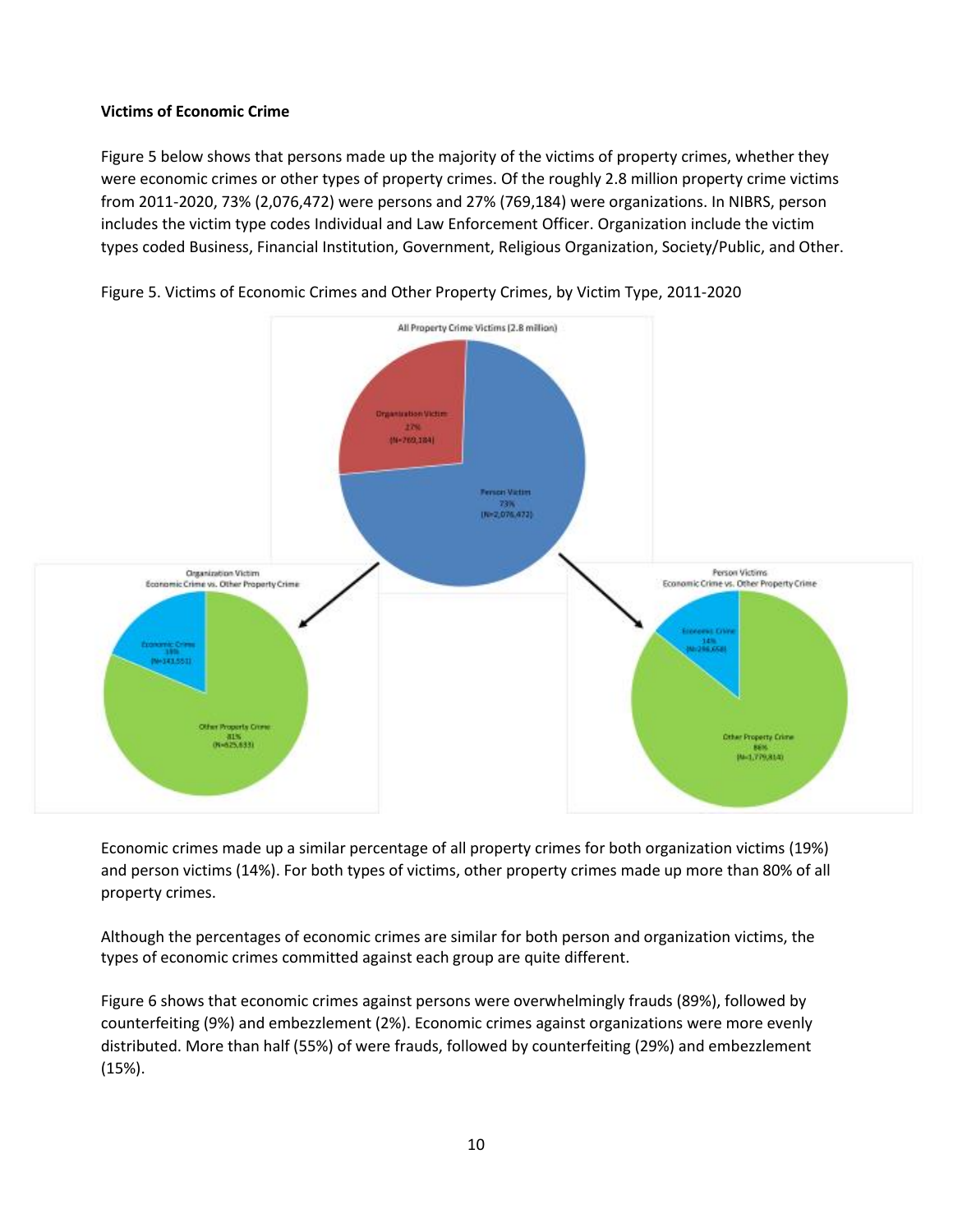



#### **Offenders in Economic Crime**

Table 6 presents data on the demographics of known property crime offenders by offense type for the period 2011-2020. Overall, offenders in incidents of economic/financial fraud were most likely to be male, white, and between the ages of 18 and 34.

- Among economic crimes overall, offenders were much more likely to be male (61%) than female (38%). The exceptions were for welfare fraud (73% were female) and bad checks (55% were female).
- Economic crime offenders overall were more likely to be white than black or other race (54%, 42%, and 1%, respectively). Whites were the most frequent offenders in all types of economic crimes.
- Persons age 18-34 made up the majority (58%) of economic crime offenders.
- Juveniles (age 10-17) made up only 3% of economic crime offenders overall, but made up 11% of offenders in economic crimes involving hacking or computer invasion.
- Elders (age 65 and over) made up only 1.5% of economic crime offenders, but made up 5% of offenders involved in wire fraud.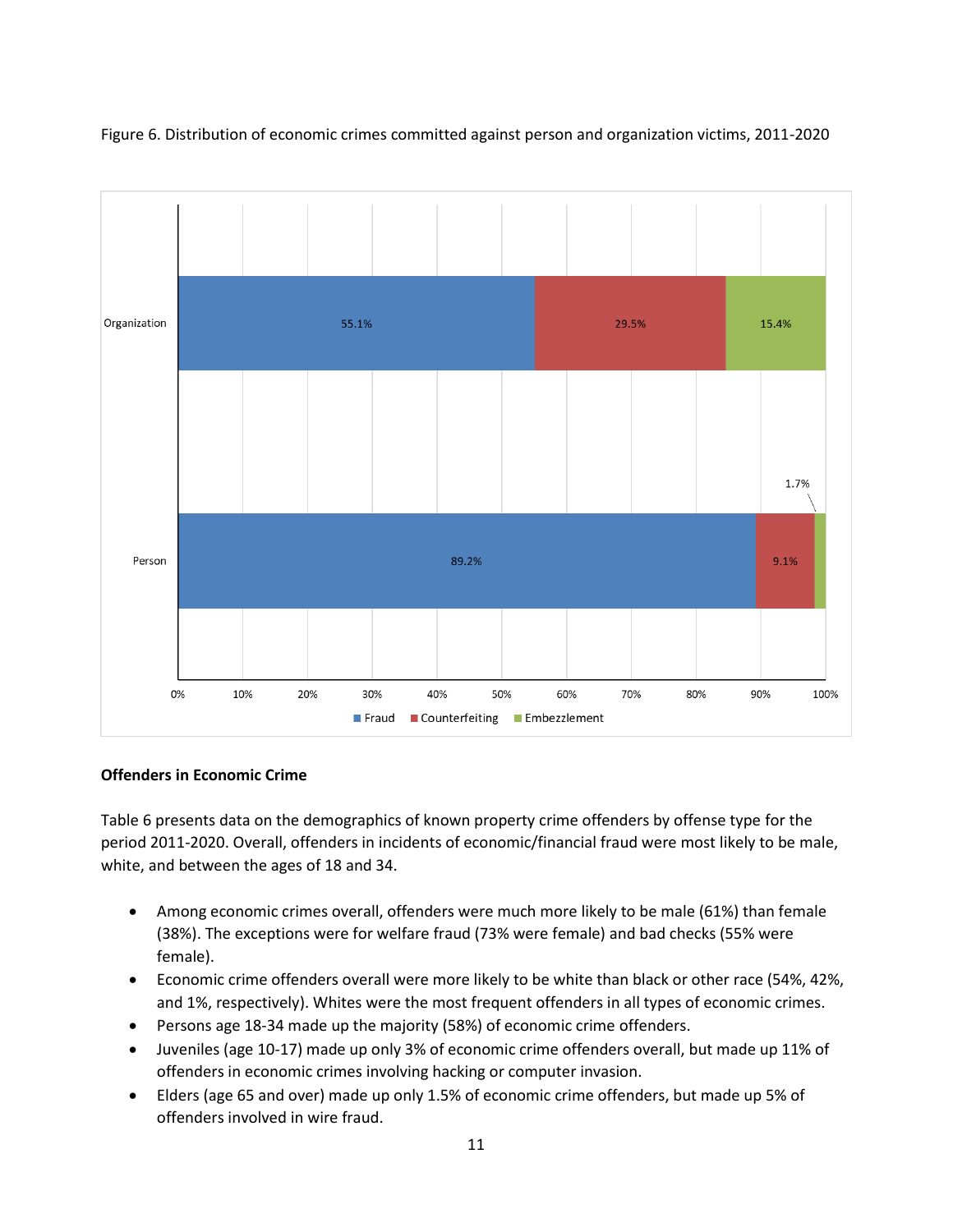# Table 6. Demographics of known property crime offenders by offense type, 2011-2020

|                                  | Number of     |        |       |       |              |       |                  |                  |         |       |       |      |
|----------------------------------|---------------|--------|-------|-------|--------------|-------|------------------|------------------|---------|-------|-------|------|
|                                  | offenses with |        |       |       |              |       | Age              | Age              | Age     | Age   | Age   | Age  |
|                                  | offender      |        |       |       |              | Other | 10 <sub>to</sub> | 18 <sub>to</sub> | $25$ to | 35 to | 45 to | 65   |
|                                  | known         | Female | Male  | White | <b>Black</b> | Race  | 17               | 24               | 34      | 44    | 64    | plus |
| Total property crimes            | 1,244,199     | 31.9%  | 67.7% | 51.7% | 45.8%        | 0.9%  | 14.4%            | 29.2%            | 27.4%   | 14.9% | 13.1% | 1.0% |
| Economic crime total             | 232,379       | 38.5%  | 61.0% | 53.6% | 42.4%        | 1.1%  | 3.4%             | 24.9%            | 33.2%   | 20.0% | 17.0% | 1.5% |
| Counterfeiting-Forgery           | 47,764        | 36.1%  | 63.5% | 52.6% | 44.5%        | 1.1%  | 3.1%             | 26.7%            | 34.7%   | 18.7% | 15.4% | 1.4% |
| Fraud offenses total             | 147,170       | 36.4%  | 62.8% | 53.3% | 42.3%        | 1.1%  | 3.7%             | 24.0%            | 33.7%   | 20.1% | 17.0% | 1.5% |
| False Pretenses/Swindle/Con Game | 91,371        | 35.2%  | 64.1% | 55.1% | 40.5%        | 1.2%  | 2.6%             | 21.9%            | 33.2%   | 21.0% | 19.3% | 1.9% |
| Credit Card/ATM Fraud            | 30,177        | 38.9%  | 60.4% | 52.0% | 43.8%        | 0.8%  | 6.3%             | 28.9%            | 34.4%   | 17.5% | 12.3% | 0.6% |
| Impersonation                    | 20,915        | 35.9%  | 63.6% | 48.3% | 47.9%        | 1.2%  | 4.9%             | 27.7%            | 34.0%   | 19.1% | 13.6% | 0.8% |
| <b>Welfare Fraud</b>             | 736           | 73.2%  | 26.5% | 50.0% | 47.0%        | 0.8%  | 0.3%             | 7.3%             | 39.7%   | 28.1% | 21.6% | 3.0% |
| <b>Wire Fraud</b>                | 1,617         | 41.9%  | 51.7% | 43.7% | 34.8%        | 1.4%  | 2.4%             | 17.9%            | 35.9%   | 20.8% | 18.2% | 4.8% |
| Identity Theft*                  | 2,253         | 40.8%  | 57.9% | 49.3% | 46.4%        | 0.8%  | 4.0%             | 21.7%            | 36.4%   | 21.3% | 15.3% | 1.4% |
| Hacking/Computer Invasion*       | 101           | 33.7%  | 65.3% | 73.3% | 18.8%        | 0.0%  | 10.9%            | 16.8%            | 30.7%   | 18.8% | 19.8% | 3.0% |
| Embezzlement                     | 27,187        | 48.0%  | 51.9% | 52.0% | 46.1%        | 1.4%  | 3.5%             | 32.1%            | 29.8%   | 18.5% | 15.3% | 0.8% |
| <b>Bribery</b>                   | 286           | 28.7%  | 71.3% | 62.6% | 35.2%        | 4.8%  | 2.8%             | 21.3%            | 32.5%   | 22.0% | 19.6% | 1.7% |
| <b>Bad Checks</b>                | 9,972         | 54.6%  | 45.4% | 71.1% | 28.2%        | 0.8%  | 0.1%             | 9.0%             | 28.7%   | 29.5% | 29.6% | 3.0% |
| All other property crime total   | 1,011,820     | 30.4%  | 69.2% | 51.0% | 47.0%        | 0.9%  | 17.0%            | 30.2%            | 26.0%   | 13.8% | 12.2% | 0.9% |

Totals may not up to 100% because unknowns are excluded

\*First reportable in 2019